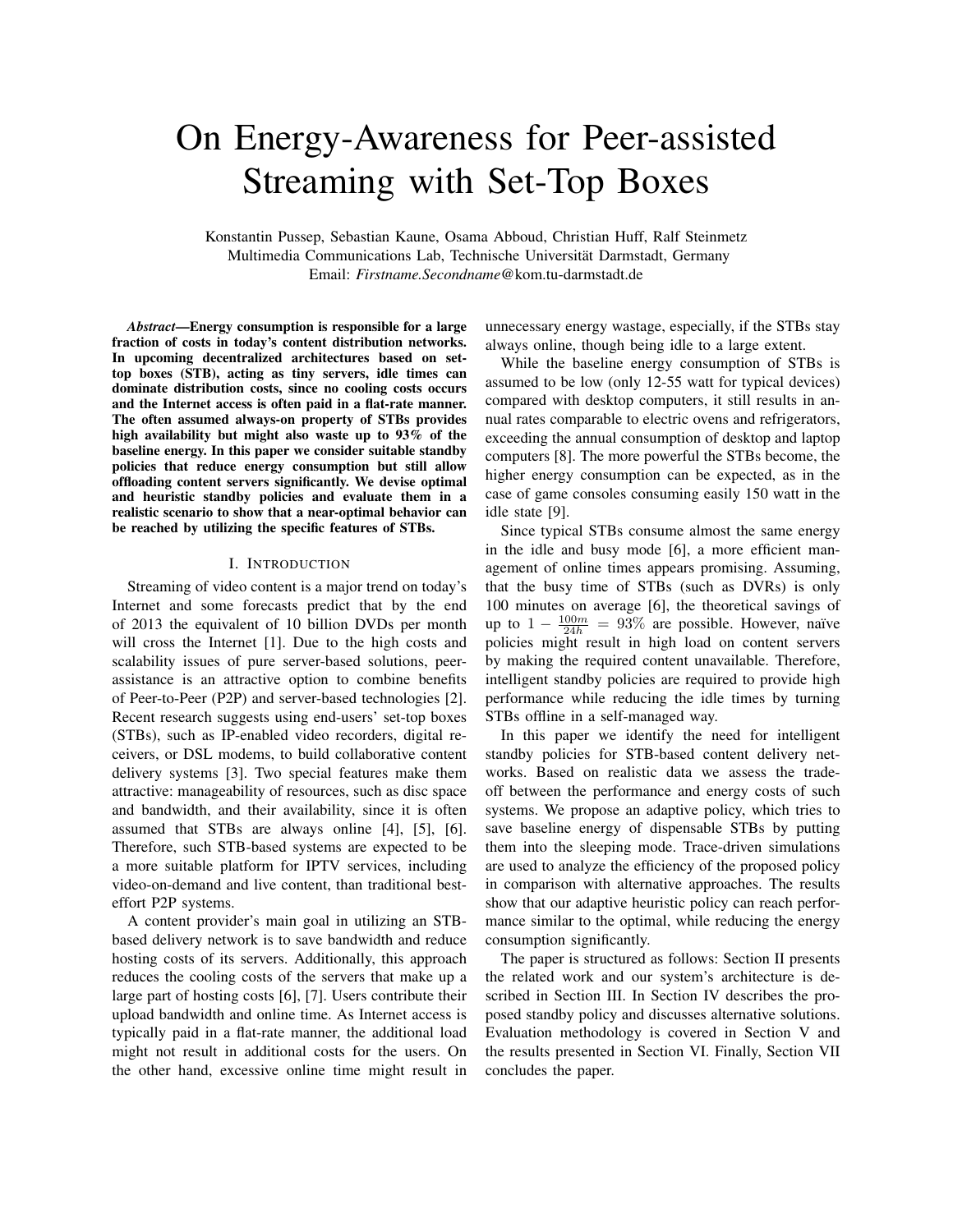## II. RELATED WORK

Laoutaris et al. proposed to replace traditional data centers with provider-managed distributed STB networks instead of PC-based P2P systems, since the former expose higher security, Quality-of-Service (QoS), and coordination, which make them useful for live and VoD streaming [3]. Several other works deal with video streaming by utilizing set-top boxes or home gateways, focusing on the specifics of live streaming [5], [10], or video-on-demand streaming [11], [12], [4], [6]. Most works assume that a network provider controls a set of gateways within the own network domain with gateways being always-on and having plenty of bandwidth resources [4], [5]. However, alternative deployments require energy-aware solutions, where STBs cooperate to deliver content on behalf of various content providers across domain boundaries. Here the bandwidth is not plentiful and energy costs for users are important.

A popular aspect is the pro-active content placement on idle STBs to satisfy current and future user demand, based on the assumption that STBs are online 80- 90% of the time [12], [6]. The resulting systems "freeride" on already dedicated baseline resources in order to reduce server load [12] or energy consumption of content servers [6]. The latter work assumes that STBs might optionally support standby mode but consider only a simple selfish policy (where users switch off the STB after finishing their downloads), instead of adaptive policies proposed in our paper. The always-on assumption might hold for home gateways (such as DSL modems with hard drives), but not for IP-enabled DVR, game consoles, and other entertainment devices.

There exist also other approaches to make the content distribution "greener". For example, Lee et al. have shown that the energy consumption of always-on STBs might be even higher than that of traditional content distribution [7]. They propose a combination of energyproportional computing and content-centric networking with routers caching the content close to the users. To make STBs more competitive we drop the assumption that STBs must be online most of the time and show the benefits and challenges of adaptive standby policies.

#### III. SYSTEM ARCHITECTURE

Though an STB-based architecture can be used to offer various services and applications, in this work we focus on video-on-demand streaming. The considered hybrid content delivery network combines centralized and decentralized entities as depicted in Fig. 1. The architecture comprises three types of entities: indexing server, content server(s), and peers (being STBs). The



Fig. 1: System architecture. A video request results in four alternative source types, where only (a) and (d) can be successful.

system works in a cooperative manner, which means that peers are incentivized to contribute their resources, e.g. via video price discounts through the content provider.

The *content servers* initially inject new content into the system and act as backup video sources in case the desired content cannot be streamed from STBs. This functionality is unavoidable to deal with unpredictable user demand but the load on these servers must be minimized to reduce hosting cost.

The *indexing server* tracks videos available in the overlay, including the information which videos has been already downloaded by peers, and provides information about available video replicas to peers requesting them. For this purpose, it collects the information about the current load, online/offline state, and cache content of single STBs. It also answers search requests with the list of peers holding video replicas. Optionally, a decentralized search mechanism (such as gossiping or DHT) can be used to offload the indexing server, but in general the search accounts for much lower traffic than the delivery of video streams, and, therefore, is not our main focus.

Finally, the *STB peers* download videos on behalf of their users' requests, store videos in (size-limited) local caches, and offer videos to other peers. As shown in Fig. 1 an STB can be in several states. It can be *active* while requesting and downloading a video from multiple sources in parallel. Hereby, it can be forwarding the same video or upload previously cached videos to other peers. In the *passive* state a peer is uploading data to other peers without downloading. It can be in the *sleeping* mode and not reply to download requests. Finally, it can be in the *idle* state while not downloading or uploading any videos but being able to serve requests from other peers. This latter state can result, for example, from the always-on behavior of STBs, and make up a major part of their online times and baseline energy consumption.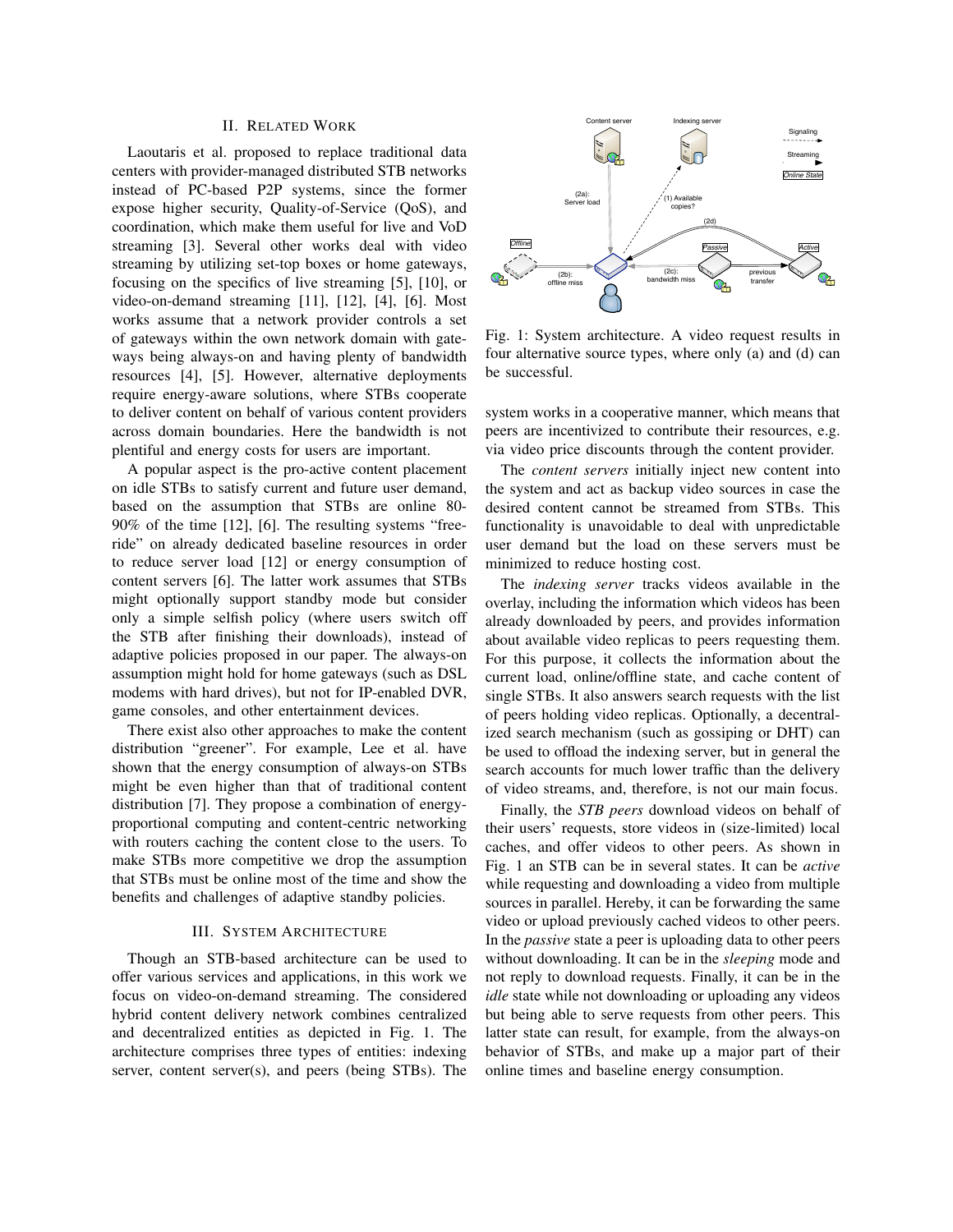In order to download a video the requesting peer first connects to the indexing server and receives a list of peers that already downloaded this video in the past. The video can be streamed from multiple sources (peers or servers) by dividing the video into sub-streams that are combined into single stream at the receiver side. If the peers cannot satisfy the rate demand (available peers' capacity is lower than the video bitrate) the requester asks a content server to provide the missing substreams.

There are several reasons why a peer might not be able to upload previously consumed video to the requesting peer:

- 1) The peer might have already removed the video from its local cache (cache miss).
- 2) The peer might be offline (offline miss).
- 3) The peer might not have free upload capacity because it is already uploading to other peers (bandwidth miss).

Since the main goal of the system is to offload the content servers as much as possible, different mechanisms are applied to increase the percentage of data uploaded by peers. This way both the total data volume to be served by content servers and their peak load can be reduced. For example, a cache replacement policy is used to reduce caches misses while a proper peer selection mechanism is applied to avoid bandwidth misses and achieve fair load distribution.

We further aim to reduce the energy consumption of STBs in the system by applying a *standby policy* that governs when idle peers can switch into the sleeping mode and back. This policy is used to reduce the number of offline misses while allowing peers to save energy if there is a good chance that it will not result in unnecessary server load. We discuss possible policies in the next section.

## IV. ADAPTIVE STANDBY POLICIES

As explained above, standby policies govern the switching between the idle and sleeping modes of an STB. A properly designed policy should fulfill the following requirements:

- 1) Assure that the content available in the overlay can be served from peers (avoid offline misses).
- 2) Minimize the idle time of peers by sending them into the sleeping mode whenever their services are not required.

At first we present a policy that achieves the optimal behavior, though being rather difficult to implement in a real system. Yet it allows us to establish the best case for comparison with alternative policies. Then we present a heuristic standby policy that tries to match online time of STBs with the demand of the system.

#### *A. Optimal Policy*

This policy switches idle STBs into the sleeping mode immediately after finishing downloads (and currently running uploads). If another peer tries to download a video and the online STBs cannot provide the required video bitrate, the indexing server computes the missing bandwidth and selects one or several sleeping peers owning a replica of the desired video. The policy *wakes up* those peers, which then provide the desired bandwidth and switch back into the sleeping mode after finishing the upload. We expect this policy to exhibit the optimal performance since it assures that *all required* peers are available when they are needed while eliminating idle times altogether.

A possible way to wake up sleeping STBs is the usage of the Wake-on-LAN feature. This feature allows switching on a sleeping IP-enabled device from remote hosts by sending a so-called *magic packet* – directed LAN broadcast with the MAC address of the device and an optional 6-byte password<sup>1</sup>.

Several issues arise with this policy, besides the required support of the Wake-on-LAN feature:

- Firewalls and routers might drop the wake-up packets as a potential security threat.
- STB's wake-up time might delay the video startup for the requester by tens of seconds.
- The policy cannot be applied if the STB itself, such as DSL modems, must be running for Internet connectivity since the Wake-on-LAN requires the STB to be reachable over the Internet.

Therefore, we need an alternative policy that is able to approximate this behavior without relying on the Wakeon-LAN feature.

# *B. Popularity- and Supply-aware Policy (PSP)*

To overcome the restrictions of the previous solution, we propose an alternative policy that does not rely on the Wake-on-LAN feature. Instead, it requires only the common *timer* functionality, where an STB can switch into the sleeping mode for the pre-defined amount of time. Such timers are common for digital video recorders, digital receivers etc., and can be incorporated into other kinds of STBs without the security limitations and wakeup delays of the wake-up policy.

The idea behind this policy is to make the available data match the estimated demand of the system by letting STBs stay online as long as their resources (cached content and upload bandwidth) might be needed by the system. To do so an STB analyzes the global availability

<sup>1</sup>http://www.wakeonlan.me/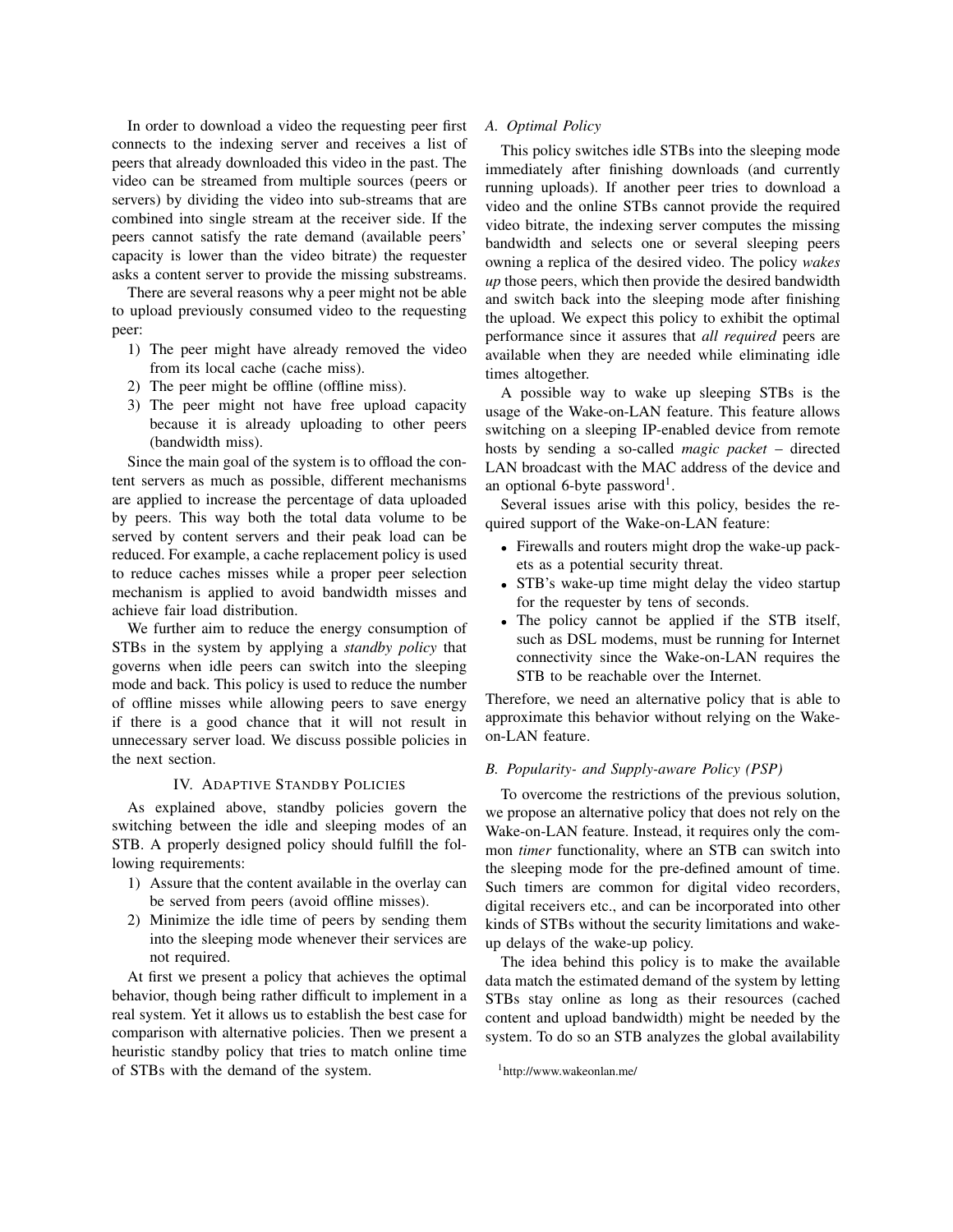of its cached content in regular intervals, both in the idle and in the sleeping state. In the latter case the STB is switched on by the timer for this examination. The decision whether to stay online or not is governed by a heuristic that tries to mimic the optimal behavior. By being adaptive to the demand and supply of cached videos, the heuristic tries to avoid STBs being unnecessary idle.

In the following we present the decision metric: Once a peer *p* has to make a decision whether to switch (or stay) into the *idle* state or not, it calculates *desirability* of each cached file *f* as follows:

$$
D(p, f) = max (s \cdot R(f) - A(f, p), 0) \cdot H(f, T)
$$

Here  $R(f)$  is the bitrate of the video, *s* is the required *supply factor*, and  $A(f, p)$  is the total upload rate available at all peers holding a replica of *f*, except *p* itself. The latter upload availability includes only unused upload bandwidth of online peers.  $H(f, T) \rightarrow \{0, 1\}$ specifies whether video *f* was requested by any other peer within the last *T* hours or not.

With  $F(p)$  being all videos cached at peer *p* the peer's desirability is then:

$$
D(p) = \sum_{f \in F(p)} D(f, p)
$$

Intuitively, this metric reflects whether the locally cached files are sufficiently replicated in the overlay. The limited history considered by the metric allows avoiding STBs staying online to offer old and unpopular videos.

Only if the computed desirability is equal to zero the STB goes into the sleeping mode for the next hour. Otherwise it stays online for at least one hour. After this interval the STB repeats the computation. One of the benefits compared to the wake-up policy is that this policy can avoid the startup delay if a peer must be awaken, which is crucial for delay-sensitive streaming applications.

A proper configuration of the policy parameters *T* and *s* should allow *PSP* to achieve performance close to the wake-up policy and outperform alternative policies. The information about available video replicas and recent requests can be either managed by the indexing server, or distributed in the overlay via gossiping. Note that too low supply factor *s* might result in high load at content servers, while higher values of *s* will increase the online time of STBs. On the other hand, the history length *T* is important to react on content popularity changes.

#### *C. Alternative Policies*

For the purpose of completeness, we also consider alternative policies: We consider the *always-on* behavior

as one extreme policy, where an STB stays online once it joins the system. Due to the permanent availability of all peers, such a policy allows for the highest possible peer contribution, and, in consequence, highest load reduction at content servers. On the other hand, it exposes the highest online time and, therefore, energy consumption, becoming unacceptable for the users in a long-term. In fact such a policy shifts the energy costs from content provider to the end user.

Another extreme case, the so-called *selfish* policy, governs STBs to stay online only as long as they are consuming some resources from the system, i.e, watch a video. Once a user finishes its downloads it switches off the STB and its resources become unavailable to the system. Though the peers can contribute their upload resources while they are online, we expect that such a policy results in much higher server load than the always-on policy. On the other hand, this policy results in a minimal idle time, in fact being zero.

The *overtime* policy incites or forces users to keep their STBs online even if not using them actively. Here STBs stay online for a fixed *seeding time* (e.g., one hour) after finishing their downloads. The performance of this policy strongly depends on the concurrency of user requests: if most users perform requests almost in parallel, moderate seeding might suffice to achieve high server load reduction. However, the non-adaptive nature of this policy might also result in unnecessary idle times or high server load.

Table I shows an overview of considered policies, together with their ability to fulfill the presented requirements. After discussing each policy (including its benefits and drawbacks) in detail we will evaluate them in Section VI to verify our expectations.

| Policy     | Server load                                 | Idle times   | <b>Remarks</b>       |
|------------|---------------------------------------------|--------------|----------------------|
| Always-on  | minimal                                     | high         |                      |
| Selfish    | high                                        | minimal      |                      |
| Overtime   | Depends on seeding time and request pattern |              |                      |
| Wake-up    | minimal                                     | optimal      | Requires Wake-on-LAN |
| <b>PSP</b> | moderate                                    | near-optimal | Requires timer       |

#### V. EVALUATION METHODOLOGY

This section presents evaluation methodology, including the workload, simulation environment, and metrics.

#### *A. Workload*

Realistic workloads are crucial to study the potential of standby policies. The workload must include realistic video popularity and request patterns, such as the diurnal effect. Since there are no publicly available traces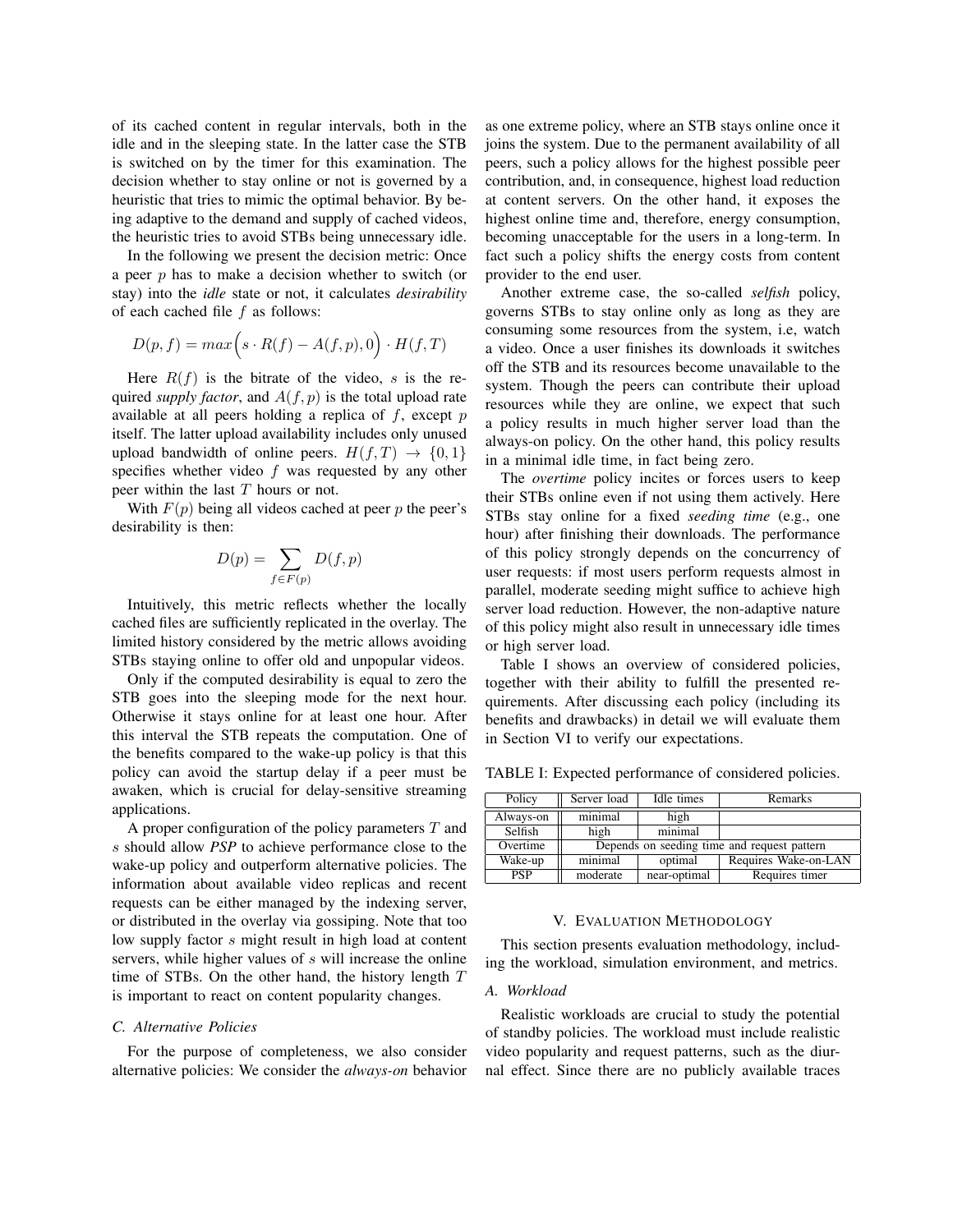suitable for our evaluation, we use traces of the video files being shared within the popular BitTorrent network. The traces were collected from December 9th, 2008 to January 16th, 2009 by subscribing to public RSS feeds of a major BitTorrent tracker site and then continuously asking the trackers for new peer lists [13]. The collected data includes the torrent name and id (used as a video identifier), the file size in MB, and the list of IP addresses active within the swarm at the given time. Based on this data we can reproduce the time when peers requested certain videos.



Fig. 2: Properties of trace content.

Fig. 2 shows an excerpt of the traces, obtained by taking a random sample of peers that downloaded content from the category *Movies* during the first week of measurements (Dec. 13-21, 2008). It can be seen that the trace shows a strong similarity with typical VoD workloads: the requests over time follow a clear diurnal patter (similar to e.g. [2, Figure 7]) and the video popularity follows the stretched exponential distribution of typical multimedia workloads [14].

The basic scenario used for the performance evaluation is shown in Table II. We use 8 continuous days out of our traces, while the first day is used to warmup the system and does not contribute to the metric computation. The minimal size of considered videos is

TABLE II: Basic setup.

| Parameter             | Default      | Variation          |
|-----------------------|--------------|--------------------|
| Simulation duration   | 8 days       |                    |
| Video bitrate         | 1, 2, 4 Mbps |                    |
| Peer cache size       | $2$ GB       |                    |
| Peer upload bandwidth | 1 Mbps       | $0.256 - 4$ Mbps   |
| Number of peers       | 60,000       | $10,000 - 60,000$  |
| Number of videos      | 2.620        | $1,260 - 2,620$    |
| Standby policy        | always-on    | selfish, overtime, |
|                       |              | wake-up, PSP       |

200 MB and we derive the bitrate of the video depending on the video size *S* according to the following rule:  $S \leq 1GB \rightarrow 1Mbps, 1GB < S \leq 2GB \rightarrow 2Mbps,$ and, finally,  $S \geq 2GB \rightarrow 4Mbps$  bitrate. The default peer upload bandwidth is set to 1 Mbps. The upload bandwidth of the server is unlimited to allow for measuring the server stress. We use a sample of up to 60,000 random peers from our traces (consisting of 4 Mio. peers for the selected content category *Movies* for the considered week).

## *B. Simulation Environment*

The traces are fed into a custom discrete event-driven simulator modeling a peer-assisted streaming system based on set-top boxes. We implemented the delivery network presented in Section III with the users consuming videos and overlay provider's servers offering the initial content. The overlay peers model the STBs, including limited-sized local caches, trace-driven requests, and video popularity, as well as the standby policies described in Section IV.

The data transfers happen in a multi-source manner, which means that a single streaming request can be served from multiple nodes (peers and/or servers), while peers are always favored in order to offload servers.

# *C. Metrics*

We use the following metrics to evaluate the performance of the policies:

- *Overlay hit rate HR* is the data volume served by peers relative to the totally served data. This metric describes the *performance* of the system, since the higher hit rate at STBs means higher benefit for the content provider.
- *Online time OT* is the accumulated online time of all STBs relative to the always-on case. This metric describes the users' *costs* that should be reduced by the standby policies (we assume that the users pay flat-rate fees for Internet access and that the baseline energy consumption dominates the energy costs of STBs [6]).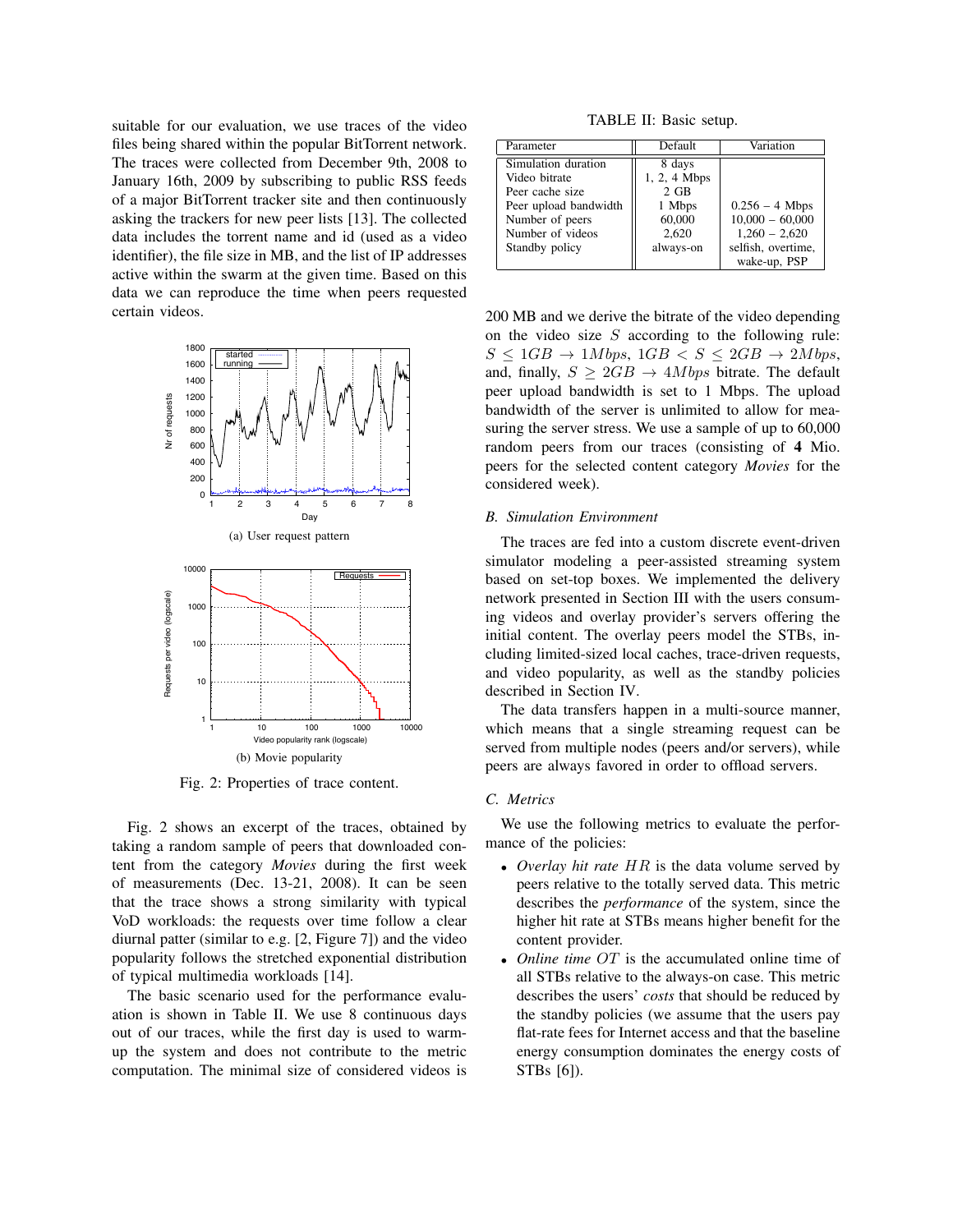• *Energy savings S* express the relative reduction in STBs online time achieved by policy *P* compared to the always-on case. We further normalize this value by the hit ratio of *P* compared to the alwayson policy *A* for a fair comparison, i.e.,

$$
ES(P) = \frac{OT(A) - OT(P)}{OT(A)} \cdot \frac{HR(P)}{HR(A)}
$$

# VI. EVALUATION RESULTS

In this section we present the performance results of our adaptive heuristic policy and compare it with the performance of alternative policies. The goal of our experiments is two-fold: to compare the performance and costs of standby policies and to study the impact of policy-internal parameters, such as supply factor and history length for PSP. Hereby, we want to verify our policy analysis summarized in Table I.

#### *A. Comparison of Standby Policies*

In the first experiment, we compare the performance of PSP with that of other standby policies: always-on, wake-up, overtime (seeding time  $= 1$  hour) and selfish. Figure 3 shows the overlay hit ratio, the relative online time, and the energy savings (except for the always-on policy).



Fig. 3: Overlay hit rate, online time, and energy savings of various policies.

We observe that our heuristic policy, PSP, results in an overlay hit rate close to the optimal wake-up policy (89 vs. 94%) while slightly increasing the online time (8 vs. 4.5%). Consistently the energy savings are similar (86 vs. 92%) as well. On the other hand, *PSP clearly outperforms the selfish and overtime policies regarding the overlay hit rate*, and always-on policy regarding the online time. Furthermore, the always-on and wakeup policies offer the highest overlay hit rates of 94% with the remaining 6% accounting for the initial content injection from the content servers. Selfish and alwayson policies result in the lowest and highest online times, respectively.

In the next experiments we consider the impact of various system and policy parameters on the performance of standby policies. Since the normalized energy savings show the trade-off of performance and costs we will focus on this metric for the workload parameter study.

*1) Impact of Upload Bandwidth:* We evaluate the impact of the available peer upload bandwidth and compare the energy savings for each policy relative to the always-on behavior (see Fig. 4). Here, *the savings increase with the higher upload bandwidth*, which can be explained by *less online peers required to serve the same amount of requests*. We observe that all policies show a saturation effect for the bandwidth around 3 Mbps, since here each peer can upload 1 or 2 complete streams in parallel (average video bitrate is below 2 Mbps). But still the PSP is able to save almost 10% more energy than the non-adaptive selfish and overtime policies, coming quite close to the optimal wake-up policy.



Fig. 4: Energy savings compared to the always-on behavior (normalized by the overlay hit rate) with varying upload bandwidth per peer.

For lower upload capacities the difference between the policies is much higher, e.g, with 256 kbps per peer resulting in more than 60% savings with the PSP but only 20% with the selfish policy. In such a low-dimensioned scenario, streaming of a single video requires 4-12 online STBs to cover the demand.

*2) Impact of Population Size:* In our next experiment we analyze the impact of the population size. For this purpose we generate random subsets with the different number of peers (10,000 to 60,000) and investigate the energy savings (see Fig. 5). We observe that for most policies *the increasing population size leads to higher savings*. This can be explained by the fact that for our traces the number of peers grows faster than the number of requested videos (2,620 videos for 60,000 peers vs. 1,260 videos for 10,000 peers) resulting in more requests per video (22.9 vs. 7.9 requests for 60,000 and 10,000 peers). This yields a higher replication degree,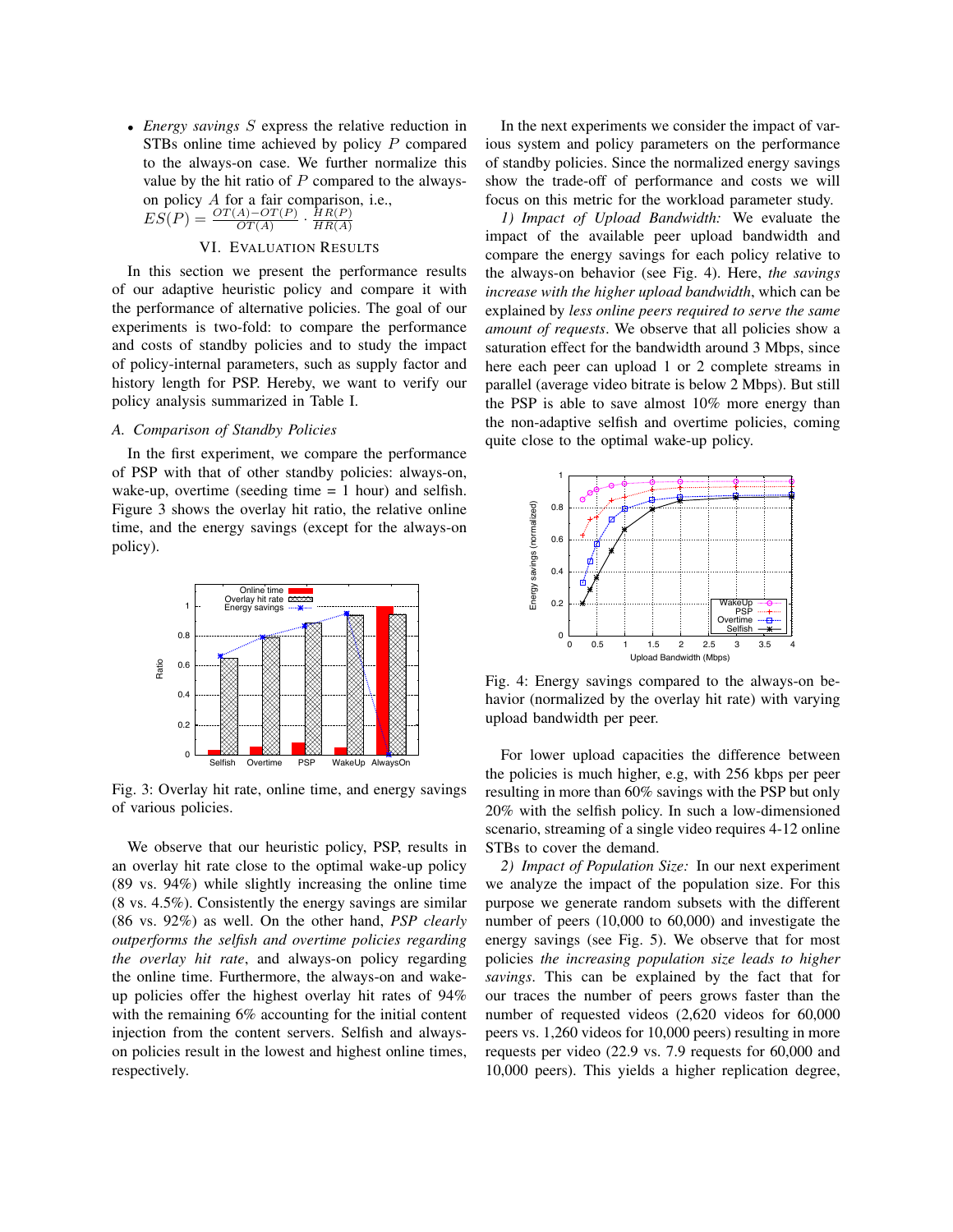which allows more peers to go offline without hurting the overlay performance. While other policies are able to improve their performance, *the wake-up policy is again the best one and PSP offers a good trade-off outperforming the overtime and selfish policies*.



Fig. 5: Energy savings compared to the always-on behavior (normalized by the overlay hit rate) as a function of population size.

#### *B. Analysis of Selected Policies*

The previous experiments compare the performance of best (empirical) parametrization of standby policies and their scalability regarding the system parameters. As next we perform a parameter study of the overtime policy and heuristic PSP. The goal is two-fold: to understand the impact of intrinsic parameters and to verify whether the adaptive PSP can outperform the non-adaptive overtime with the best parametrization (i.e., optimal seeding time). For this purpose we vary the relevant parameters of each policy and measure the impact.

*1) Overtime Policy:* In this experiment we evaluate the potential of increased seeding time for the overtime policy. This should allow us to estimate the potential of this *non-adaptive* approach and to compare it with the PSP. Figure 6 shows the impact of the increased seeding times per peer on the overlay hit rate, relative online times, and normalized energy savings. We observe that *higher seeding time up to the value of 3 hours increase normalized energy savings*. Above that level of three hours the normalized savings are continuously decreasing because the required online time grows faster than the overlay hit rate.

This effect can be explained by the common flashcrowd effect often observed in content distribution networks [14]. Once a new video becomes available, a lot of concurrent requests are started. If the peers, which download the video first, stay in the network for the duration of the flash-crowd, they can serve the newcomers. After these demand peaks the longer seeding becomes unreasonable. This can be aggravated by the diurnal traffic pattern, which typically has its load peaks in the few evening hours (cf. Fig. 2a).



Fig. 6: Impact of seeding times on the *overtime* policy performance.

*2) Popularity- and Supply-aware Policy:* In this experiment, we consider our PSP policy and vary its main parameters: *history length* from 0 to 24 hours and *supply factor* between 0 and 2 (see Fig. 7). We observe that:

- Online time increases linearly with the history length while even with increased supply factor the total fraction is below 10% (see Fig. 7a).
- The overlay hit rate exceeds the 90% level with the supply factor of 2.0 and history length  $\geq 8$  hours (see Fig. 7b).

The reason is that taking into account longer history makes peers stay online to offer their content longer, while the supply factor  $> 1.0$  allows serving at least one new request by the peer kept online.

Furthermore, the relative energy savings (shown in Fig. 7c) increase with the history length and higher supply factor but stabilize at the supply factor of 2.0 and history length of 16 hours. Here the increase of the supply factor from 1.5 to 2 results only in marginal savings increase. These observations suggest that further increase in supply factor and history length is not beneficial.

*3) Overtime vs. PSP:* In order to compare the performance of the overtime policy and PSP, in Fig. 8 we plot the overlay hit rate vs. online time for both policies with varying policy-internal parameters (the impact of varied parameters in indicated by the arrows). The figure visualizes that *PSP with the supply factor* ≥ 1*.*0 *outperforms the overtime policy regarding both the system performance (overlay hit rate) and costs (relative online time).* The reason is the adaptive nature of the PSP, which adjusts the online sessions to the demand and supply, while overtime policy statically tries to find the "one size fits all" seeding time.